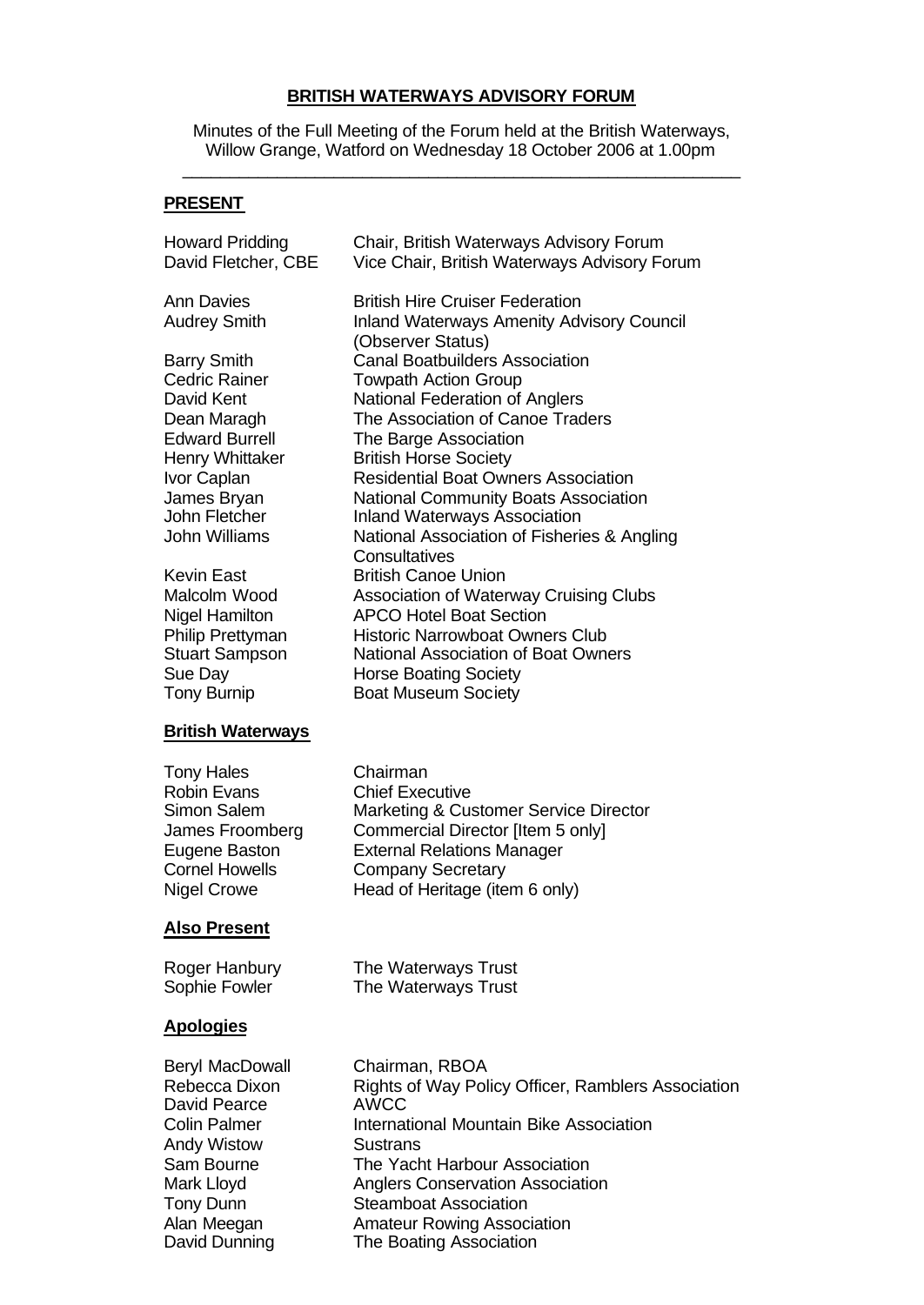Neil Northmore RYA Colin Hill APCO

Dr Charles Trotman Country Land & Business Association Martin Jiggens Historic Narrowboat Owners Club Dr Michael Turpin Boat Museum Society Nigel Stevens British Marine Federation c/o Shire Cruisers

### **1. MINUTES OF THE FULL MEETING HELD ON 17 MAY 2006**

The Minutes of the previous full meeting of the Forum were approved.

### **2. MINUTES OF AGENDA MEETING HELD ON 6 SEPTEMBER 2006**

Sue Day raised a point for clarification on Minute 3.3 "Safeguarding Heritage" of the Agenda Meeting. It was agreed this would be dealt with at the next Agenda Meeting and a correction issued.

### **3. MATTERS ARISING FROM LAST FULL MEETING**

Nigel Hamilton recalled the action at the last meeting (Minute 4) for BW to provide more information on its property income. Robin Evans felt that there was a balance to be struck in both the amount of detail that would be useful to BWAF members and the work entailed in providing this. The Annual Report and Accounts already provided an excellent source of information. The Chairman undertook to discuss this with Nigel Hamilton outside the meeting and put a proposal to BW.

HP/NH

On volunteers, (Minute 5) the Chairman confirmed there had been a meeting of the working group and it had drafted terms of reference. He would circulate these with the minutes of the meeting. The meeting of the meeting of the meeting of the meeting of the meeting of the meeting of the meeting of the meeting of the meeting of the meeting of the meeting of the meeting of the

#### **4. DEFRA GRANT CUTS**

The Forum considered a report prepared by BW's Chief Executive on cuts to its grant that were being considered by DEFRA for the period 2006/07 to 2010/11 and the anticipated consequences of this. The original baseline grant for 2006/07 was expected to reduce from £62.6 million to £55.4 million and could be held at this level or even a lower figure to the end of the CSR period in 2010/11.

The Chairman invited views on how the Forum should respond to this situation, which affected all users of the waterways and included the Environment Agency navigations. He suggested that BWAF as a strategic body would leave lobbying to its individual members. Its own role should be to write to the DEFRA Secretary of State (David Miliband) expressing its deep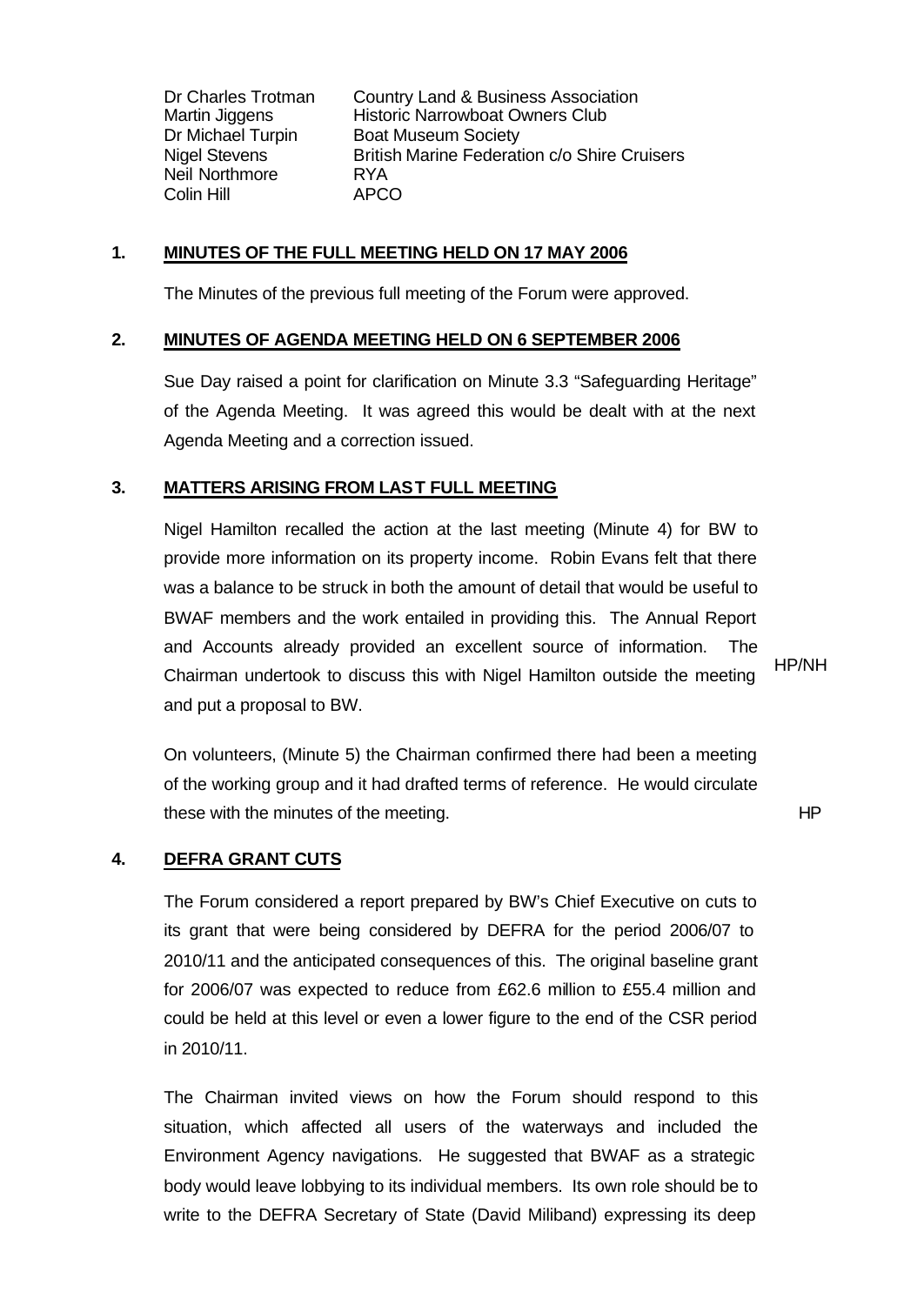concerns about the cuts. The approach was agreed and key points for inclusion in the Chairman's letter were identified:

- The contribution of waterways to the DEFRA Secretary of State's "one planet living" concept;
- Funding was required to deliver "Waterways for Tomorrow", which it was understood continued to be Government policy;
- BW ticked policy boxes across many Government Departments and initiatives;
- Value for money argument e.g. the water wasted through under investment in infrastructure;
- BW's contribution to flood control;
- Need for the Government to demonstrate its stated commitment to joined-up thinking.

The letter would be copied to Forum Members. It was suggested that lobbying by individual members should also include the Chancellor of the Exchequer and Local Authorities. HP

Robin Evans felt it was important to separate BW's desire to be largely selfsufficient and the present cuts, which were imposed without any reference to BW's strategic plans. BW's ambition remained to have greater control over its own future, including by a contract with Government. He stressed the duty of BW to maximise returns from its assets and the £6bn of regeneration benefits BW had achieved. To continue this progress, it was vitally important that BW retained its property base. BWAF Members support to this end was greatly appreciated.

## **5. PROPERTY PORTFOLIO**

James Froomberg joined the meeting.

Forum Members were invited to respond in more detail to his presentation on BW's property portfolio at the last meeting. Points in the discussion included the following:

• BW explained that REITS was not applicable to its business as a public corporation;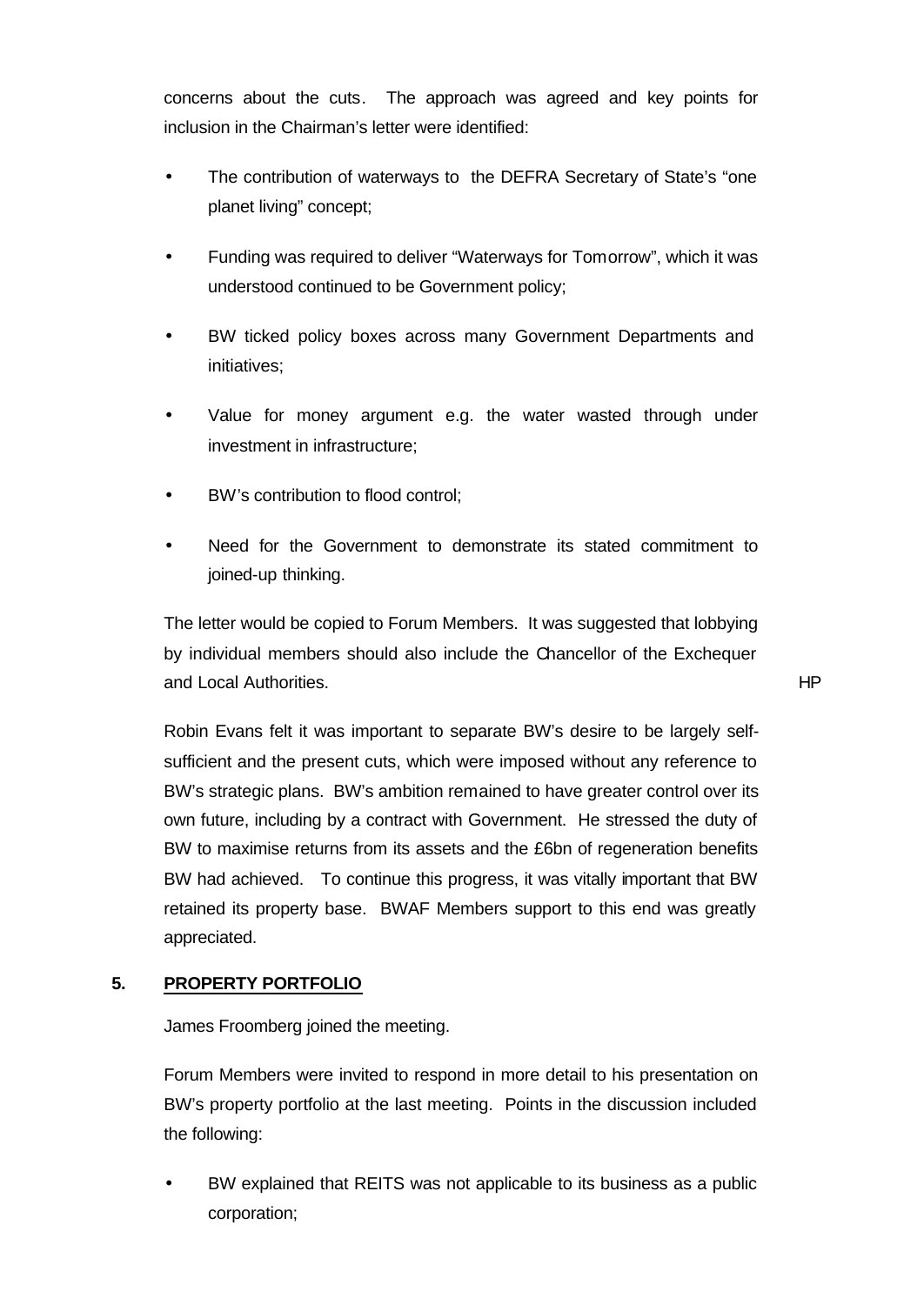- Robin Evans acknowledged that Government, as owner, had the final say in regard to its property portfolio. BW needed to demonstrate the full range of benefits and value for money it extracted from this e.g. £6 bn of regeneration. It was felt that the Conservative Party now understood these;
- Tony Hales, responding to suggested change of status for BW, argued that this would unduly complicate matters, requiring primary legislation. If BW was to continue to generate more income, it needed more certainty – and not repeated grant changes in one year;
- BW explained that capital proceeds could not be converted to revenue but were re-invested in the business to create more income;
- Tony Hales described the appointment process for the three new Board Members with their strong commercial/property and regulatory background and the close involvement of BW, DEFRA and Scottish Executive in this;
- James Froomberg concurred with the suggestion on historic wharves and boatyards that novel ways needed to be found to retain the heritage and extract profit. BW was actively engaged in this, e.g. Section 106 and Planning Gain Supplement;
- BW acknowledged that it made mistakes and not every opportunity was always on its radar. It was redoubling its efforts to ensure nothing was missed. James Froomberg welcomed a steer from BWAF Members where they felt this was still not the case;
- BW explained the rate of return it set for commercial investments. It had met or exceeded the Investment Property Databank Index over recent years – performing as well as the private sector commercially with all the other heritage, amenity and safety benefits it provided, was a major protection against interference;
- Amongst the commercial freedoms that it would welcome, ability to borrow was at the top of the BW agenda;
- Sue Day emphasised that rural communities should be approached differently to urban areas with the accent on revitalising them rather than regeneration;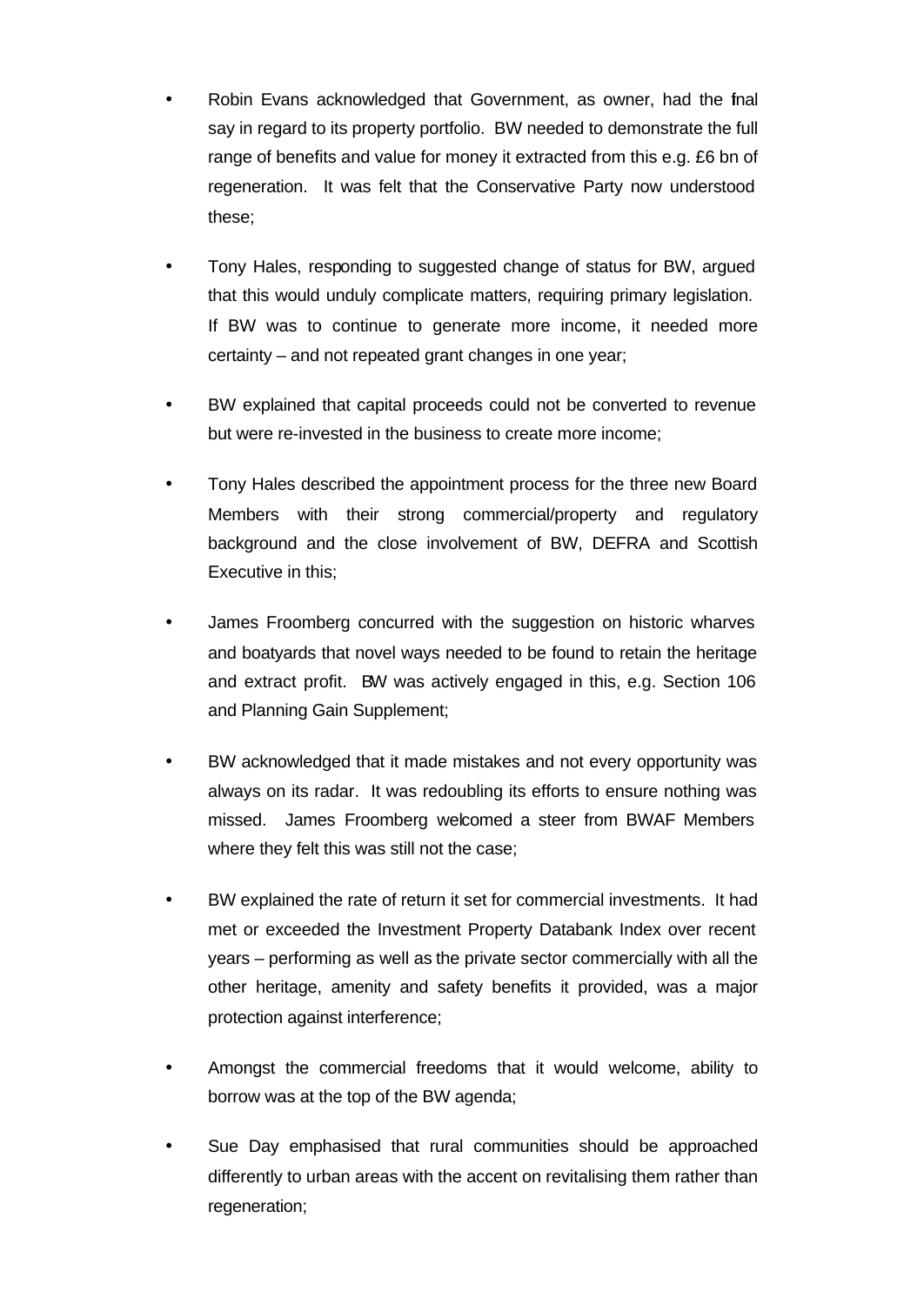• John Fletcher advocated the case for local user groups lobbying for waterside SPGs;

The Chairman thanked James Froomberg for an instructive session. He suggested that the understanding which BWAF now had of BW's property portfolio and its management should be communicated to as broad an audience as possible.

### **6. SAFEGUARDING HERITAGE**

The meeting received a presentation by Sophie Fowler and Roger Hanbury of the Waterways Trust on "Sustaining the Waterways Heritage". Nigel Crowe, BW's Head of Heritage, was also present for this item.

The presentation, copies of which were circulated, addressed the principal issues of : What is heritage? ; Why is it important; What should we do about it and what are we doing about it? And finally, how can we improve?

A full discussion on the issues raised in the presentation then followed.

It was agreed that heritage, whilst recognised as an essential ingredient of the waterways experience, had to be approached in the context of limited available resources. This was exacerbated by the grants cut. This meant choices had to be made not only at a local level but also strategically e.g. Cotswolds restoration or protecting museums. With so many pressing priorities, it was agreed further debate was needed outside the meeting in order to come to some meaningful conclusions. It was recognised that members would have a widely varying capacity to participate in that debate.

Eugene Baston and Nigel Crowe would organise a meeting of interested members to discuss how BWAF could help BW to make these choices. This would include Nigel's state of the Waterways Heritage Report. It would further decide whether a new or updated waterways heritage publication was needed following on from "Our Disappearing Heritage". Something tailored to the planner/developer would also be considered.

Members who wished to participate were invited to notify the Chairman. There would be a report back to the next full Forum Meeting. BW agreed to provide a list of priority questions for the heritage meeting to consider. EB/HP

The Chairman undertook to consider further the need for a BWAF waterways heritage constituency which had been raised on a previous occasion and would issue a note on this. HP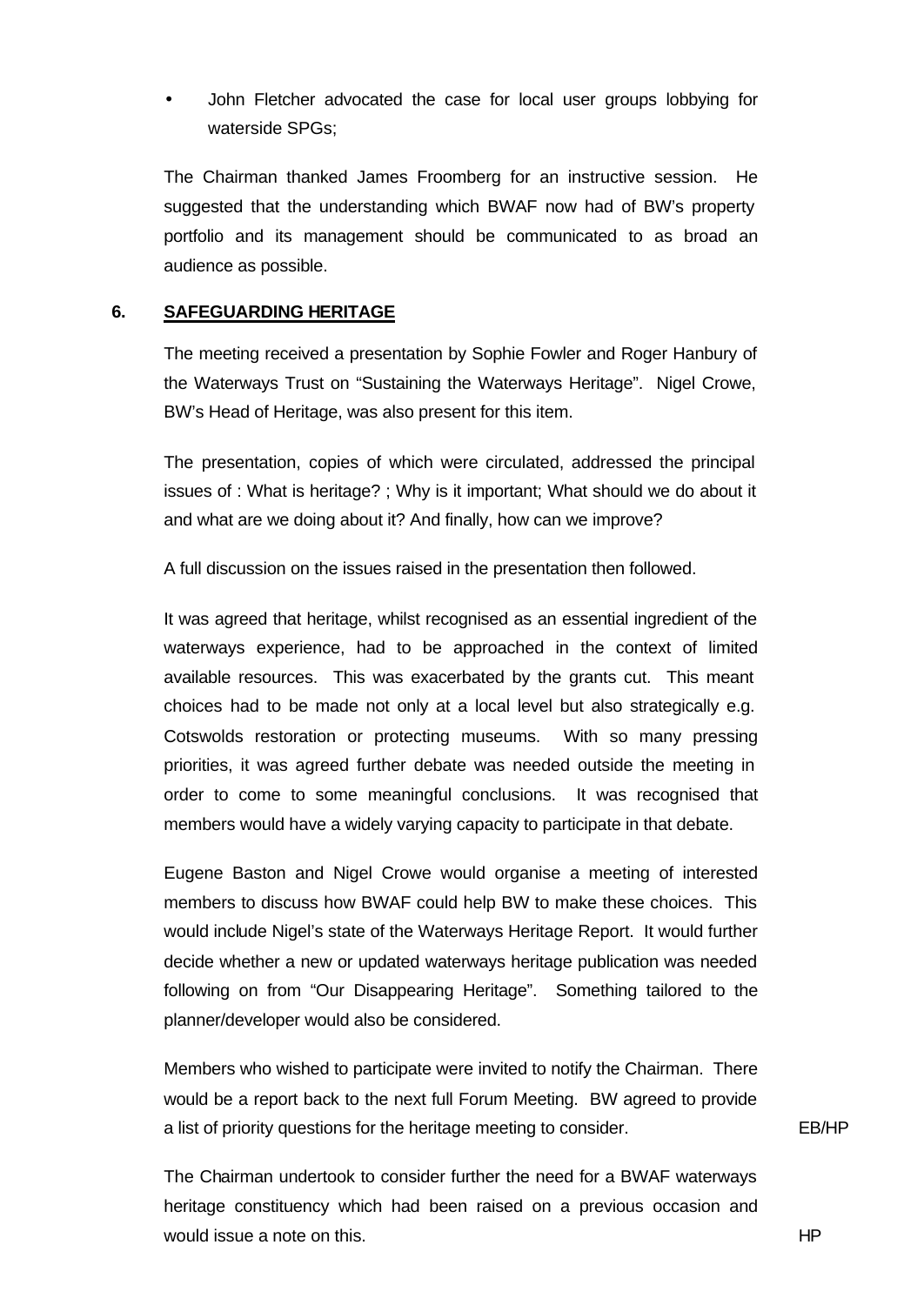# **7. ELECTION OF VICE-CHAIRMAN**

Following a ballot at the commencement of the meeting which was scrutinised by Audrey Smith, it was confirmed that David Fletcher had been elected Vice-Chairman to serve for a further term.

### **8. CHAIRMAN**

The Chairman confirmed that no nominations had been received for the position of Chairman by the closing date of 15 September. He was prepared to serve for a further term. Following a proposal by John Fletcher, which was seconded by Harry Whittaker, this was agreed.

## **9. OVERVIEW BY BW CHIEF EXECUTIVE**

The Chairman advised that Robin Evans had agreed to provide a BW "State of the Nation" address at the conclusion of each BWAF Meeting.

Robin then gave a BW Financial Overview to October 2006. This showed a £5 million forecast surplus which would cover planned restructuring costs. This surplus was partly funded by a reduction in major works. He commented on performance in the individual business areas with steady progress in property and utilities. In leisure, evasion control was improving and mooring demand continued to be strong. On ventures, delays in planning was putting back the achievement of some of the expected income. Robin then looked at core waterway efficiencies and the drive to reduce overheads. Finally, he gave the latest information on number of visits and outcomes of visitor surveys.

Looking forward, Robin accepted the next few months would be a difficult time for BW with a statutory 3 month consultation period on redundancies. He was confident that BW would learn the lesson of the 2003 restructure and not allow its attention to be diverted from its customers.

Finally, Robin advised that Willow Grange had been sold to Barratt Homes with BW required to exit by the end of 2008. Whilst the proposed relocation of the office to Apsley had fallen through, a new search for suitable premises was underway.

## **10. OTHER BUSINESS**

BWAF members felt the arrangements for the meeting at Willow Grange had been good and generally welcomed BW's offer to hold the next meeting there.

The Forum expressed its appreciation of the contribution of Audrey Smith, who